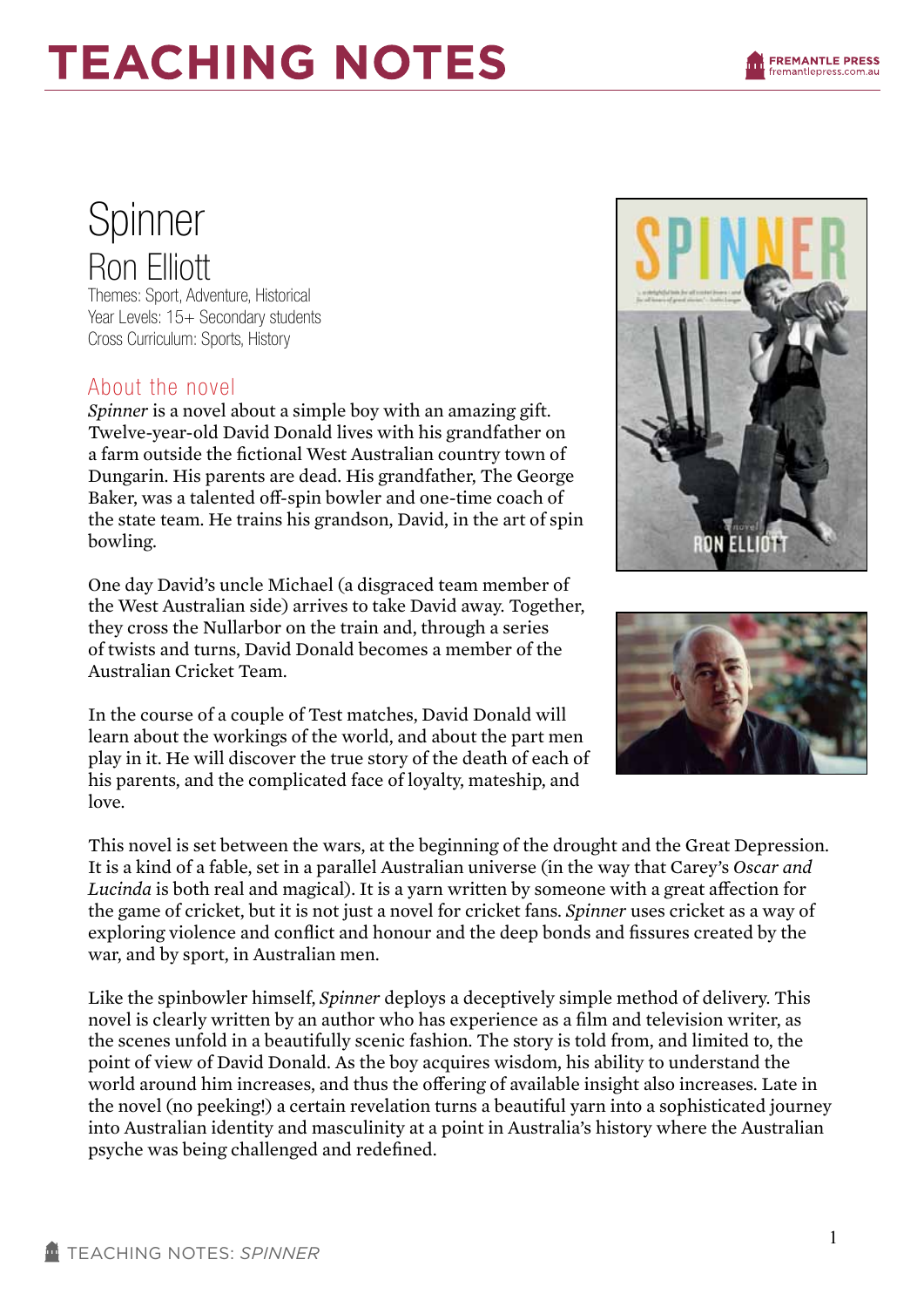

Some of the greatest tension in this novel derives from the juxtaposition of David Donald's innocence, and the worldiness of his uncle Michael, who has custody of the boy, and is quick to exploit his nephew's gift in a way that entirely disregards both the boy's dignity and wellbeing.

The boy has a pure, undiluted view of the world, but the narrator, his uncle Michael Donald, is a complex, wounded figure, full of self-loathing and inclined to drink. He is a 'spinner', a bullshit artist: he tells tall stories and people believe him. He is a shyster and a showman. He behaves dreadfully, but he also behaves redemptively when the reader least expects it.

Thus the reader is continually tested in what they are prepared to believe. This challenge, from author to reader, leads to some bigger questions: Why do we need to have fairytales? What is the balance between resisting them and believing in them? How far are we prepared to go in a stretching of the truth? What is story telling for? What do we have to gain when we suspend our belief and follow the storyteller on the tale to its logical end?

#### About the author

Ron Elliott directed television for the ABC for some years before returning from the east coast to Perth, Western Australia, where he has worked as a freelance scriptwriter and film and television director. He currently lectures in screen writing and production at Curtin University and continues to write for the screen. *Spinner* is his first novel.

#### Writing style

*Spinner* deploys a deceptively simple method of delivery, with very filmic scenes and a largely chronological progression. (This is not surprising, given the author's experience in film and television. What is lovely is the way he has translated his gift to prose.) The story is told from, and limited to, the point of view of David Donald (third person limited narrative). As the boy acquires wisdom, his ability to understand the world around him increases, and thus the offering of available insight also increases. Late in the novel the revelation of the narrator's identity transforms a seemingly simple yarn into a sophisticated journey into Australian identity and masculinity at a point in Australia's history where the Australian psyche was being challenged and redefined.

#### Editorial comment

Some of the greatest tension in this novel derives from the juxtaposition of David Donald's innocence and the worldiness of his uncle Michael, who has custody of the boy, and is quick to exploit his nephew's gift in a way that entirely disregards both the boy's dignity and wellbeing. The boy has a pure, undiluted view of the world, but the narrator, his uncle Michael Donald, is a complex, wounded figure, full of self-loathing and inclined to drink. He is a 'spinner', a bullshit artist: he tells tall stories and people believe him. He is a shyster and a showman. He behaves dreadfully, but he also behaves redemptively when the reader least expects it. Thus the reader is continually tested in what they are prepared to believe. This challenge, from author to reader, leads to some bigger questions: Why do we need to have fairytales? What is the balance between resisting them and believing in them? How far are we prepared to go in a stretching of the truth? What is story telling for? What do we have to gain when we suspend our belief and follow the storyteller on the tale to its logical end?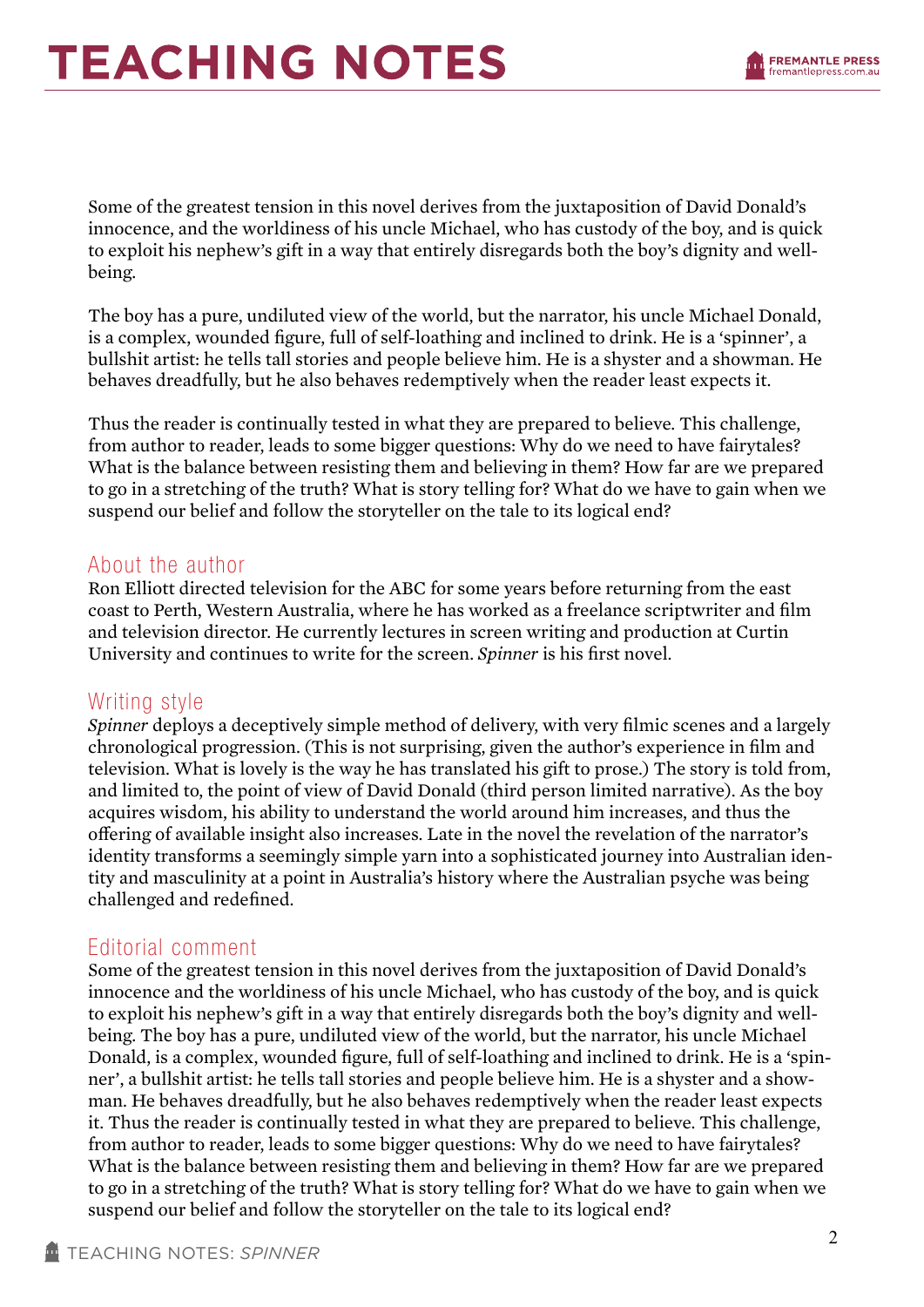#### Discussion questions

- 1. Comment on the novel's title, *Spinner*. If a 'spinner' is also a bullshit artist, what is it we are being asked to believe, and why?
- 2. In what ways might this novel be described as a fairytale or a fable? Why do people need 'tall stories'? What is the function of a fable or fairytale, particularly in times of need?
- 3. In hard times, what are the things that people hang on to?
- 4. How is this novel like the Australian history we know, and how is it different? Why does the author depart from history in this way? Why does he tether some of the novel to certain historical facts (such as Charles Kingsford Smith) but not others? What is Elliott asking of the reader by doing this?
- 5. What difference does the choice of the narrator make to the novel? (It could, for example, simply be narrated by a third-person omniscient narrator, but the author has chosen to do something quite different.)
- 6. What is the role of women in this masculine world of cricket, war, and underworld villains?
- 7. Who are the important female characters in *Spinner*?
- 8. How does David Donald's discovery of the truth about each of his parents change his view of the world?
- 9. What changes do we witness in David Donald across the course of the novel?
- 10. What changes do we witness in his uncle Michael?
- 11. What do you think the author is telling us about the effect of war on men? Have a look at the scene on pp. 378–379 as a beginning point for a discussion on the way the first war (or any war) changed (or can change) lives.
- 12. Does this novel reinforce certain aspects of Australian identity? What are they? How are the resonances of this particular historical setting and location still relevant to our time?
- 13. What are the differences between the Australian and the English cricket teams as depicted in this Test series?
- 14. What is the difference between the two captains, John Richardson and Henry Longford?What do you make of the interaction between David Donald and the English captain?
- 15. Does this novel have a happy ending? Why, or why not?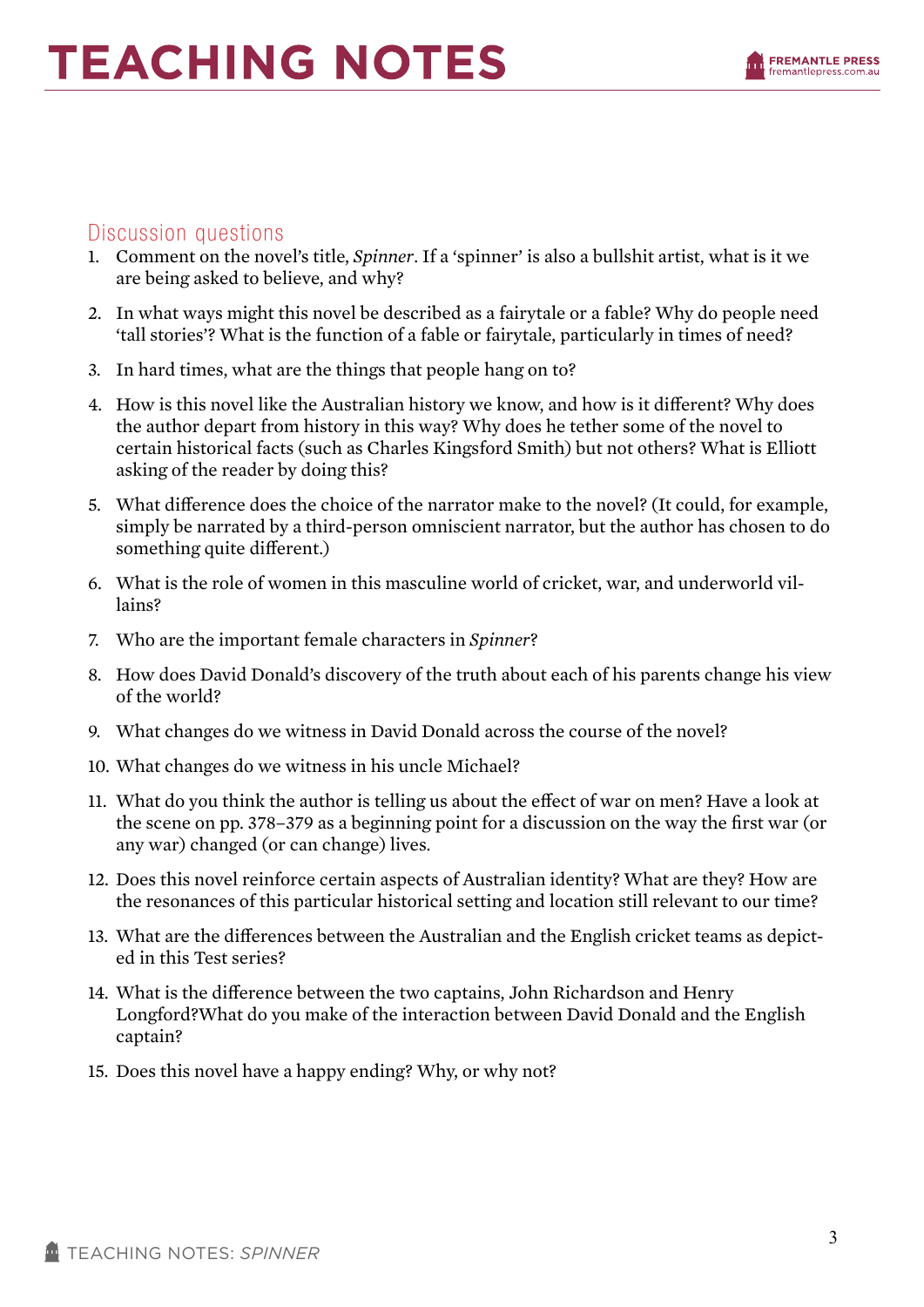## **TEACHING NOTES**